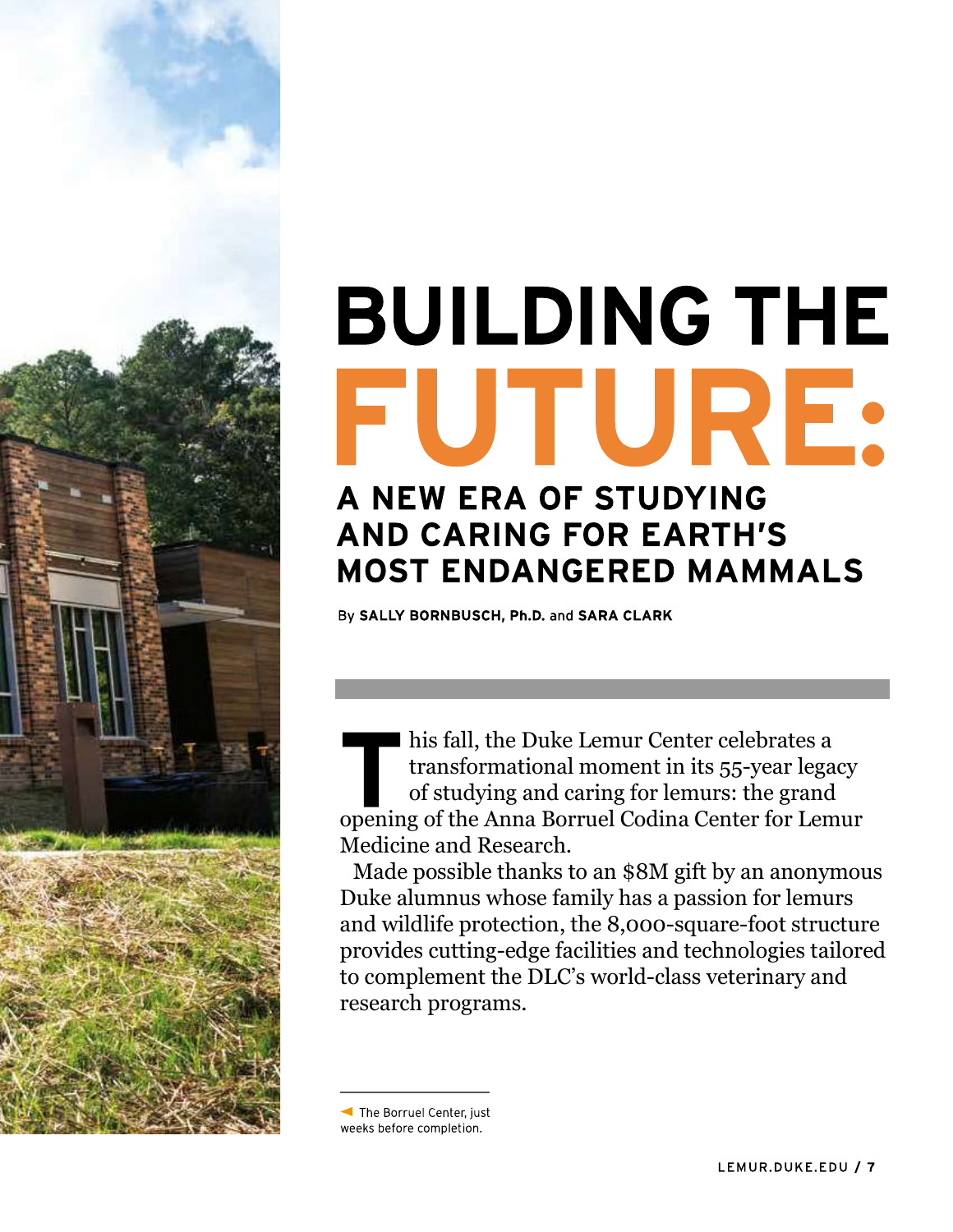"THE LEMUR CENTER'S VETERINARY TEAM HAS BEEN RECOGNIZED AS THE WORLD'S LEADER IN LEMUR MEDICINE. THE BORRUEL CENTER GIVES THEM THE INFRASTRUCTURE THAT COMPLEMENTS THEIR SKILL LEVEL. THEY'RE WORLD-CLASS VETS, AND THEY DESERVE WORLD-CLASS FACILITIES; NOT TO MENTION THEY'RE ALSO SUPPORTING ONE OF THE MOST PROMINENT NON-INVASIVE RESEARCH PROGRAMS IN THE COUNTRY."

**GREG DYE, EXECUTIVE DIRECTOR** 

y combining veterinary care and research spaces within the new building, the DLC will maximize the outcomes of both programs.

"Not only is the Lemur Center advancing the science of lemur medicine, we've also pioneered a research program focused on non-invasive techniques," says Greg Dye, the Executive Director of the DLC. "These are strategies that yield high-quality scientific data while also maintaining the highest standards of care for the animals.

"The Borruel Center was designed to house both our veterinary and research programs," Dye said. "They fit together. They prove that we can be advocates for lemur health and welfare, and at the same time be a leader in research."

#### **ADVANCING VETERINARY SCIENCE**

Since 1966, the Lemur Center's veterinarians have cared for more than 4,000 lemurs and shared their expertise with zoos and conservation organizations worldwide. With surgery and intensive care suites, dedicated quarantine and recovery spaces, and advanced radiography and microscopy equipment, the Borruel Center more than triples the size of the DLC's existing veterinary facilities scientific research facilities, including a and will allow the veterinary team to strengthen and expand their already robust teaching programs and high levels of animal care.

"In the past, we've always relied on surplus equipment and had to make do with very limited space," says Cathy Williams, D.V.M, a veterinarian for 26 years at the DLC. "I never thought I'd be here when a new building was



The topics explored by the Lemur Center's in-house scientists have major implications for how the DLC cares for its colony, including husbandry practices and dietary intervention. "The ability to work side-by-side with researchers in the new building means we can really expand what we know," says veterinarian Laura Ellsaesser, D.V.M. Photo by Lydia Greene.

constructed. It opens up so many opportunities."

"The Lemur Center's veterinary team has been recognized as the world's leader in lemur medicine," says Dye. "The Borruel Center gives them the infrastructure that complements their skill level. They're world-class vets, and they deserve world-class facilities."

#### **ELEVATING RESEARCH**

Alongside the new veterinary spaces, the Borruel Center houses cutting-edge molecular lab and fully equipped hibernation rooms, called hibernacula.

In addition to two DLC research scientists who run extensive in-house research programs, the DLC's research team accommodates an average of 80-90 external research projects annually. "These new spaces will enable the Lemur Center to take our own research programs to the next level," explains the

DLC's Director of Research, Erin Ehmke, Ph.D. "They'll also increase the scope and diversity of the projects we can accommodate, as well as intensify the level of mentorship we can provide to student researchers."

greatly promote research on hibernation, one of the DLC's primary research focuses. The Lemur Center is home to 30 fat-tailed dwarf lemurs—the world's only truly hibernating primates. The hibernacula will allow researchers to control aspects of the lemurs' environment, such as temperature, to mimic the natural conditions that modulate hibernation in the wild.

"Having these new hibernacula, we will be able to replicate, to a degree, the dwarf lemurs' experiences in Madagascar," says DLC research scientist Marina Blanco, Ph.D. "We can bring a little bit of Madagascar into the DLC."

By promoting successful hibernation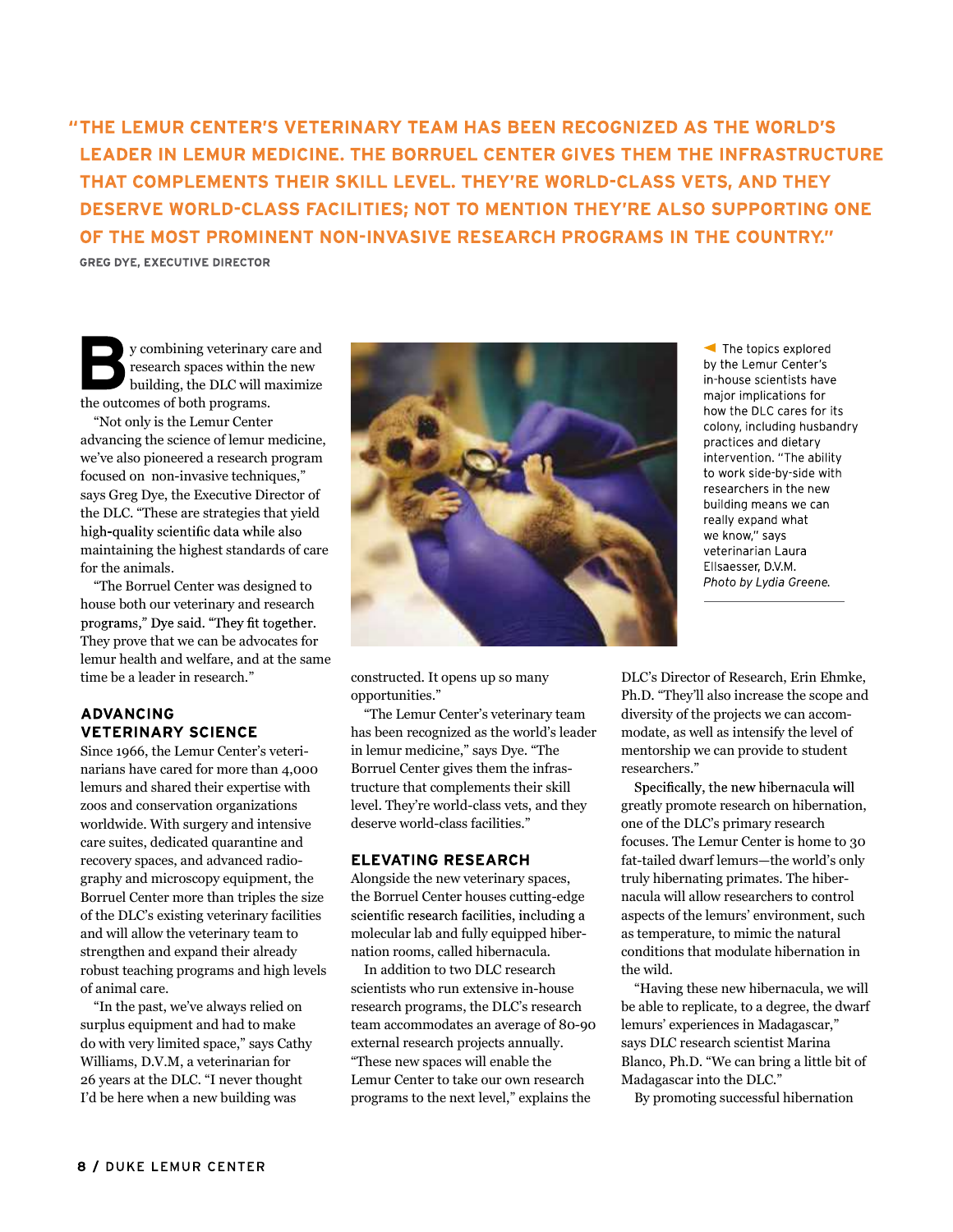The Borruel Center more than triples the size of the DLC's existing veterinary facilities. Pictured: The DLC veterinary team delivers a rare blue-eyed black lemur via caesarean section in 2018. Photo by Sara Clark.



in the DLC's dwarf lemur colony, Dr. Blanco's research will not only improve the lemurs' care and health, but could also inform biomedicine, in the treatment of diabetes and other metabolic disorders, or even understanding mechanisms that delay aging.

#### **FOSTERING COLLABORATION**

Beyond contributing updated spaces and equipment, the building serves another invaluable function: It provides the physical infrastructure and a centralized location that will encourage a robust collaboration between the

Lemur Center's research and veterinary science programs.

"We're really excited about what this means for making the veterinary team  $\sqrt{\sqrt{w}}$  with classrooms, viewing areas, more accessible to researchers, in a<br>
cameras, and microphones, the new<br>
collaborative effort," says DLC veteri-<br>
respectively the training and mentorship of visiting<br>
the training and mentorship of visiting narian Laura Ellsaesser, D.V.M. "The the training and mentorship of visiting<br>students, including veterinary students topics our research scientists are studying<br>from Madagascar. Having already have major implications for how we care hosted and trained multiple Malagasy for our lemurs. This isn't just egghead veterinarians, the DLC aims to intensify science; there's true application to<br>it as well "<br>U.S. students learn side-by-side in the it as well."

have so much more to learn," says<br>veterinarian Tsiky Rajaonarivelo. Williams. "What does the microbiome

"We're learning a lot, and we obviously example we center. Pictured: DLC veterinarian<br>Cathy Williams with visiting Malagasy Photo by David Haring.